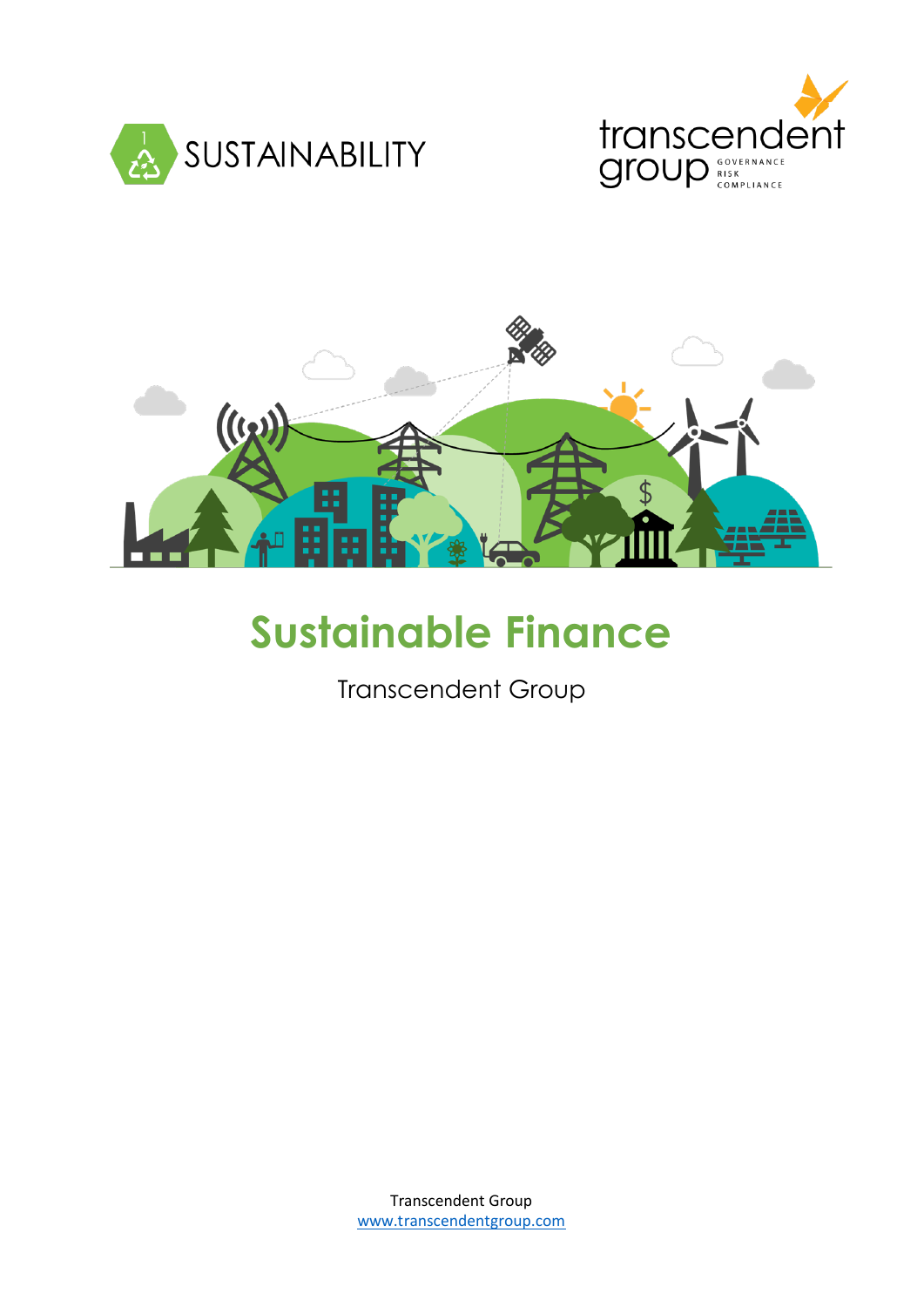## **Sustainable Finance** is causing organizations an increasing array of challenges

The integration of Environmental, Social and Governance factors (ESG) has become a mainstay within asset management. These considerations are increasingly being integrated into other areas of finance as well. These trends, expedited by the EU Sustainable Finance Action Plan are forcing finance industry players to answer two fundamental questions:

- A) Do we have the processes in place to adequately assess the risks & opportunities associated with ESG topics?
- B) Do we want to take an active role in creating positive impact on ESG topics, and if so, how?

## Organizations will be expected to have a clear strategy and suitable governance structures in place with regards to sustainability.

The three main objectives of the EU Sustainable Finance action plan (EUSFAP), and how financial institutions respond to these requirements, will be key in defining an institution's role, not only on climate change, but on sustainability in general. The three objectives are to:

- **Reorient capital flows towards sustainable investment**s To what extent does a financial institution want to align itself with this goal, and how should it do so?
- **Manage financial risks stemming from climate change** While the EUSFAP focuses on climate change, the way in which financial institutions integrate sustainability into mainstream risk management will come under increasing scrutiny.
- **Fostering greater transparency** Reporting requirements are likely to increase, and with it, the need for meaningful target-setting and progress measurement.

While this shift will bring with it significant challenges, undergoing a strategically managed business transformation can also lead to considerable opportunities.

As a background to these new opportunities, risks and challenges, we have categorized **the key areas demanding extra attention** into three categories; 1) the new needs of management, 2) the workforce and 3) the operations of your organization.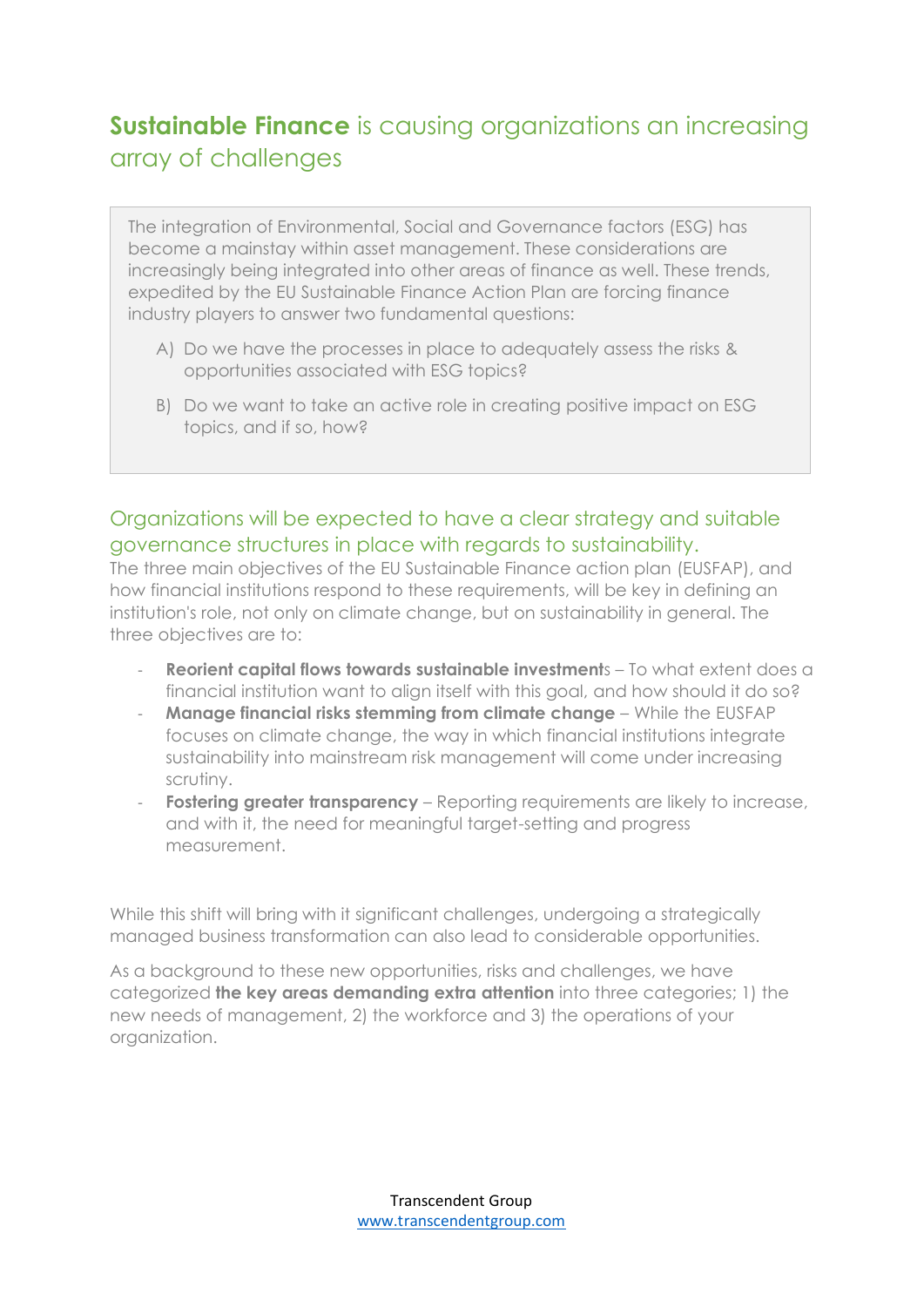

## Challenges and risks

Based on these key areas we can highlight a few example risks which we advise to focus on. Addressing these risks will move your organization to a more mature state whilst minimizing your risk exposure.

Highlighted example risks:

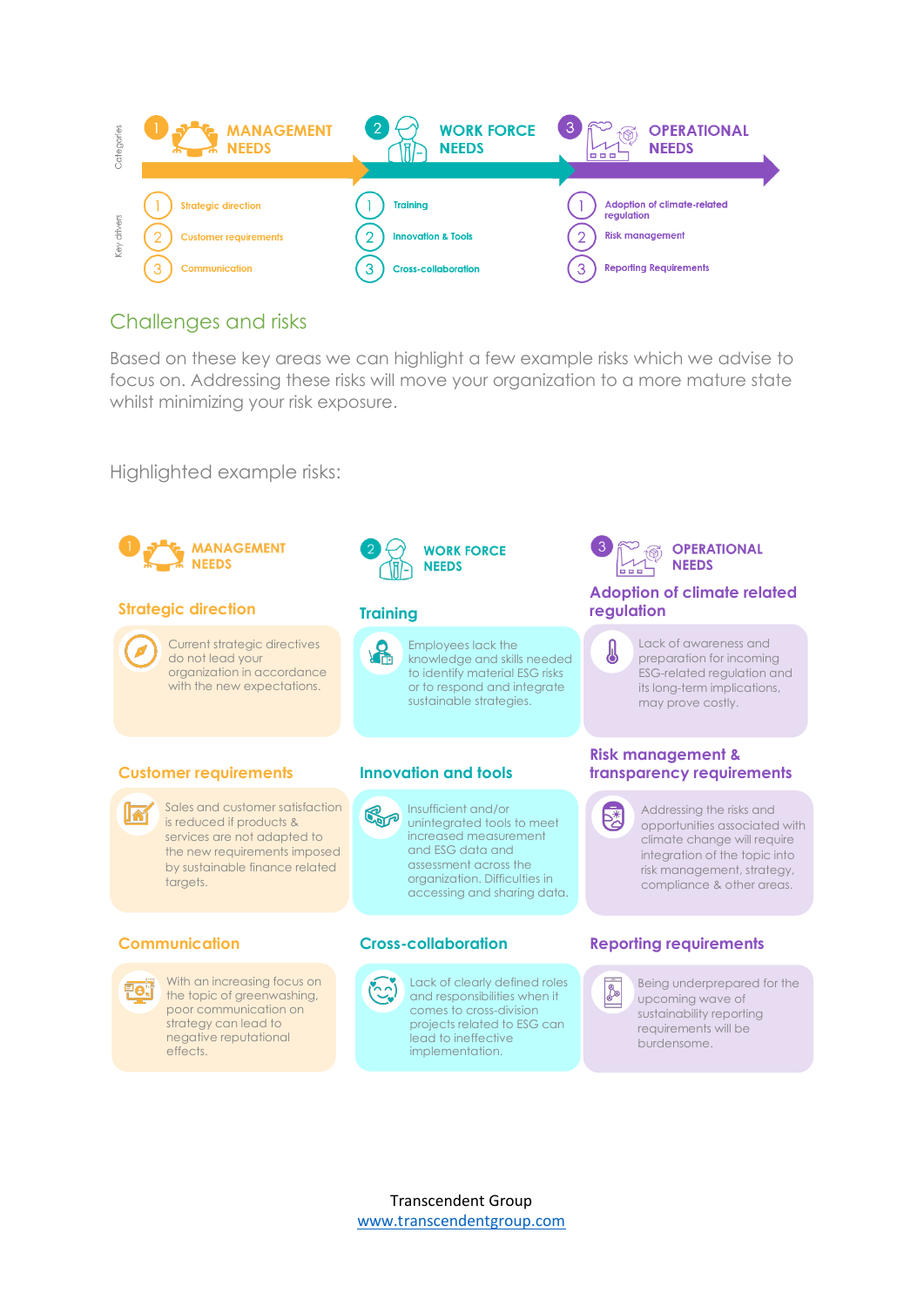### We transform your risks and challenges into new opportunities

With tailored solutions for your specific needs Transcendent Group can lead you through the risks within sustainable finance.

Examples of how we can help:



- **Review and update your strategic goals with regards to sustainability**
- **New ESG integration strategies**
- **Adjust and renew target setting**



• **Training on key sustainability-linked reporting frameworks, climate change risk methodologies and the impact and applicability of regulation**



• **Support you in identifying relevant (current and forthcoming) regulation, execute gap analyses and present implications for operations and strategy** 





- **Efficiency assessments to identify improvement opportunities.**
- **Gap analysis in relation to sustainability best practices and frameworks.**
- **Support in developing sustainable-linked products & services**



• **Support in integrating sustainability risks into mainstream risk management processes & support in preparing for reporting requirements**

- **ESG tool design for data ingestion and report generation**
- **Design ESG evaluation tools**
- **Support in ESG data procurement**
- **Support in performing ESG risk analyses, integrating ESG into internal control frameworks**
- **Second or third line advisory and/or control of ESG initiatives**



• **Project management** • **Strategy implementation**



- **Identify and select relevant KPIs for sustainability related reporting**
- **Advise on suitable frameworks, tools and applicable regulation**